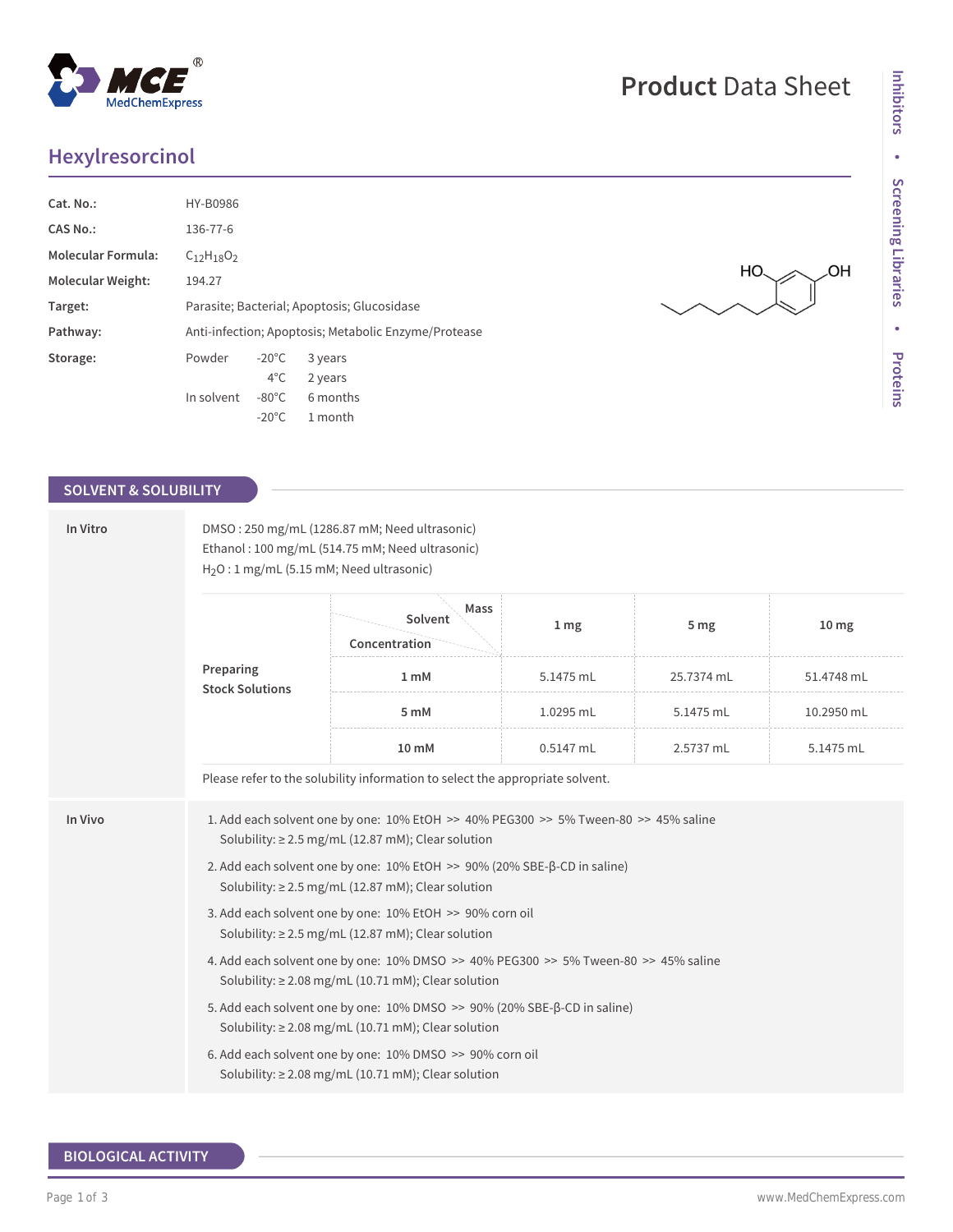| Description        | Hexylresorcinol (4-Hexylresorcinol) is a natural compound found in plants with antimicrobial, anthelmintic, antiseptic and<br>antitumor activities. Hexylresorcinol can induce apoptosis in squamous carcinoma cells. Hexylresorcinol is a reversible and<br>noncompetitive inhibitor of a-glucosidase. Hexylresorcinol has protective effects against oxidative DNA damage <sup>[1][2][3][4][5]</sup> .                                                                                                                                                                                                                                                                                                                                                                                                                                                                                                                                                                              |                                                                                |  |  |  |
|--------------------|---------------------------------------------------------------------------------------------------------------------------------------------------------------------------------------------------------------------------------------------------------------------------------------------------------------------------------------------------------------------------------------------------------------------------------------------------------------------------------------------------------------------------------------------------------------------------------------------------------------------------------------------------------------------------------------------------------------------------------------------------------------------------------------------------------------------------------------------------------------------------------------------------------------------------------------------------------------------------------------|--------------------------------------------------------------------------------|--|--|--|
| $IC_{50}$ & Target | $\alpha$ -glucosidase <sup>[4]</sup>                                                                                                                                                                                                                                                                                                                                                                                                                                                                                                                                                                                                                                                                                                                                                                                                                                                                                                                                                  |                                                                                |  |  |  |
| In Vitro           | Hexylresorcinol potently inhibits Gram positive bacteria, with MICs of 20-50 mg/L for several Gram positive bacteria. Gram<br>negative bacteria, yeasts and fungi are less sensitive to it <sup>[1]</sup> .<br>Hexylresorcinol inhibits oxidative DNA damage in human lymphocytes by increasing levels of glutathione and modulation of<br>antioxidant enzymes (GPX, GR and GST) <sup>[2]</sup> .<br>Hexylresorcinol (1-10 $\mu$ g/mL; 24-72 hours) suppresses squamous carcinoma cell line SCC-9 proliferation <sup>[3]</sup> .<br>Hexylresorcinol has strong antitumor effects by inhibiting calcium channel oscillation and inducing apoptosis <sup>[3]</sup> .<br>Hexylresorcinol upregulates TGF-ß/SMAD/VEGF signaling in endothelial cells and induces vascular regeneration and<br>remodeling for wound healing <sup>[5]</sup> .<br>MCE has not independently confirmed the accuracy of these methods. They are for reference only.<br>Cell Proliferation Assay <sup>[3]</sup> |                                                                                |  |  |  |
|                    | Cell Line:                                                                                                                                                                                                                                                                                                                                                                                                                                                                                                                                                                                                                                                                                                                                                                                                                                                                                                                                                                            | SCC-9 cells                                                                    |  |  |  |
|                    | Concentration:                                                                                                                                                                                                                                                                                                                                                                                                                                                                                                                                                                                                                                                                                                                                                                                                                                                                                                                                                                        | 1 μg/mL, 5 μg/mL, 10 μg/mL                                                     |  |  |  |
|                    | Incubation Time:                                                                                                                                                                                                                                                                                                                                                                                                                                                                                                                                                                                                                                                                                                                                                                                                                                                                                                                                                                      | 24 hours, 48 hours, 72 hours                                                   |  |  |  |
|                    | Result:                                                                                                                                                                                                                                                                                                                                                                                                                                                                                                                                                                                                                                                                                                                                                                                                                                                                                                                                                                               | Inhibited SCC-9 cells proliferation.                                           |  |  |  |
|                    | Apoptosis Analysis <sup>[3]</sup>                                                                                                                                                                                                                                                                                                                                                                                                                                                                                                                                                                                                                                                                                                                                                                                                                                                                                                                                                     |                                                                                |  |  |  |
|                    | Cell Line:                                                                                                                                                                                                                                                                                                                                                                                                                                                                                                                                                                                                                                                                                                                                                                                                                                                                                                                                                                            | SCC-9 cells                                                                    |  |  |  |
|                    | Concentration:                                                                                                                                                                                                                                                                                                                                                                                                                                                                                                                                                                                                                                                                                                                                                                                                                                                                                                                                                                        | $10 \mu g/mL$                                                                  |  |  |  |
|                    | Incubation Time:                                                                                                                                                                                                                                                                                                                                                                                                                                                                                                                                                                                                                                                                                                                                                                                                                                                                                                                                                                      | 24 hours                                                                       |  |  |  |
|                    | Result:                                                                                                                                                                                                                                                                                                                                                                                                                                                                                                                                                                                                                                                                                                                                                                                                                                                                                                                                                                               | Induced morphological and biochemical changes in SCC-9 cells.                  |  |  |  |
| In Vivo            | Hexylresorcinol (10 mg/kg; i.p.; daily; for 16 days) inhibits tumor cell proliferation in mouse tumor xenografts and<br>concomitant application of calcium channel blocker partly reverses the antitumor effect of Hexylresorcinol <sup>[3]</sup> .<br>MCE has not independently confirmed the accuracy of these methods. They are for reference only.                                                                                                                                                                                                                                                                                                                                                                                                                                                                                                                                                                                                                                |                                                                                |  |  |  |
|                    | Animal Model:                                                                                                                                                                                                                                                                                                                                                                                                                                                                                                                                                                                                                                                                                                                                                                                                                                                                                                                                                                         | Male nude mice (BALB/cAnNCrj-nu/nu), with SCC-9 cells xenograft <sup>[3]</sup> |  |  |  |
|                    | Dosage:                                                                                                                                                                                                                                                                                                                                                                                                                                                                                                                                                                                                                                                                                                                                                                                                                                                                                                                                                                               | 10 mg/kg                                                                       |  |  |  |
|                    | Administration:                                                                                                                                                                                                                                                                                                                                                                                                                                                                                                                                                                                                                                                                                                                                                                                                                                                                                                                                                                       | Intraperitoneal injection, daily, for 16 days                                  |  |  |  |
|                    | Result:                                                                                                                                                                                                                                                                                                                                                                                                                                                                                                                                                                                                                                                                                                                                                                                                                                                                                                                                                                               | Reduced tumor formation in vivo.                                               |  |  |  |
|                    |                                                                                                                                                                                                                                                                                                                                                                                                                                                                                                                                                                                                                                                                                                                                                                                                                                                                                                                                                                                       |                                                                                |  |  |  |

#### **REFERENCES**

[1]. Y. A. Nikolaev, et al. The use of 4-Hexylresorcinol as antibiotic adjuvant. PLoS One. 2020; 15(9): e0239147.

[2]. Seong-Gon Kim, et al. 4-hexylresorcinol exerts antitumor effects via suppression of calcium oscillation and its antitumor effects are inhibited by calcium channel blockers. Oncol Rep. 2013 May;29(5):1835-40.

[3]. Shuang Song, et al. Inhibitory potential of 4-hexylresorcinol against α-glucosidase and non-enzymatic glycation: Activity and mechanism. J Biosci Bioeng. 2020 Nov